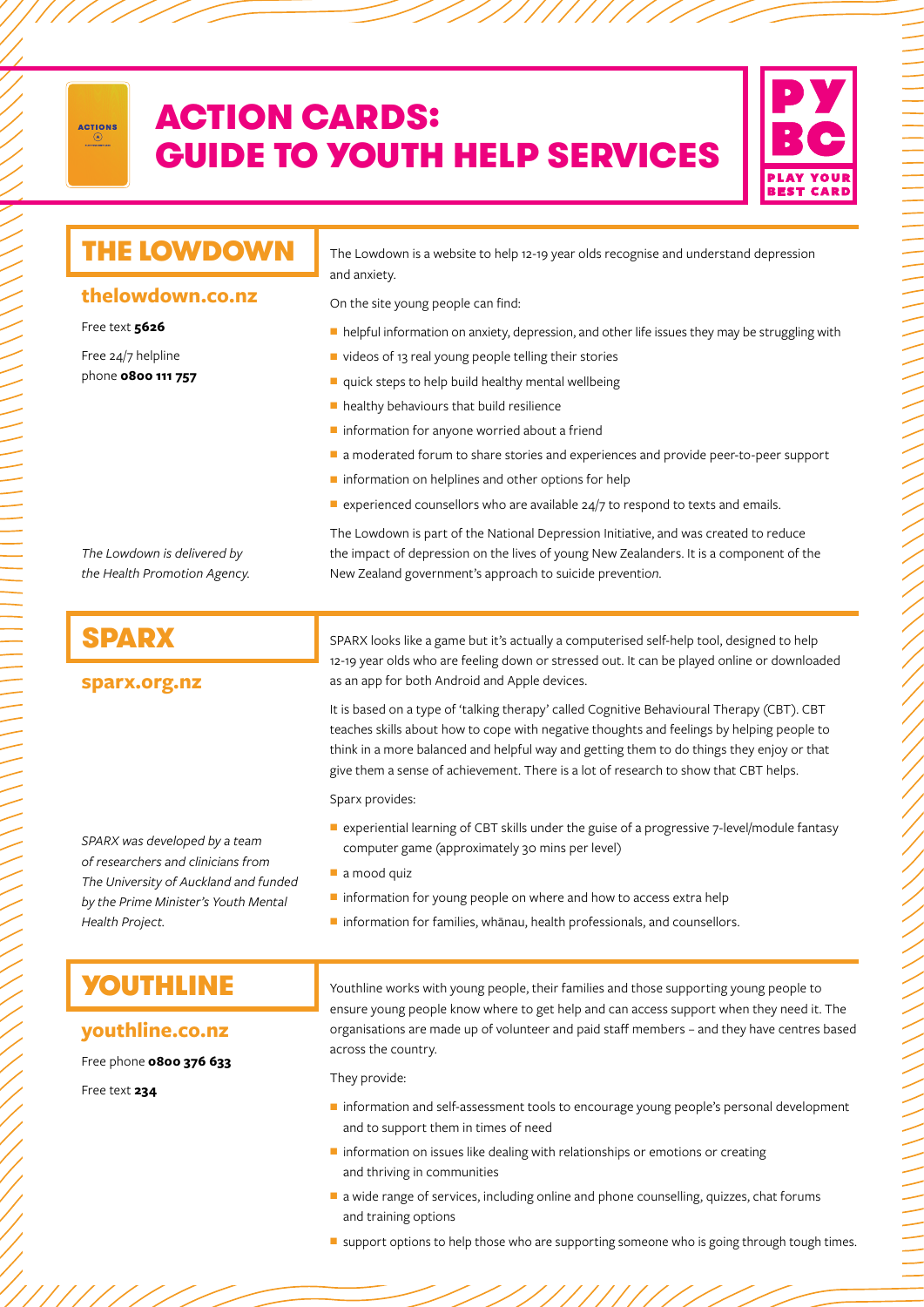## **commonground.org.nz**

*Common Ground is a collaborative initiative of the Mental Health Foundation, Skylight, and Youthline. It was developed as part of the Prime Minister's Youth Mental Health Project.* Common Ground is a website to help parents, whānau and friends recognise and understand the issues that young people go through in their lives.

The website provides information to help identify when a young person may be experiencing depression or anxiety and how to get professional support, as well as:

- $\blacksquare$  information, tools and tips to help friends, teachers and whānau know what to say, what to do and where to go for more help
- $\blacksquare$  discussions about common issues, including family dynamics, relationships, identity, substance use, self-harm, and coping with emotions
- $\blacksquare$  video stories to start discussions about situations that young people and their support networks might experience
- $\blacksquare$  tips for ways support people can take care of themselves
- easy access to advice through text, phone, email or live chats.

### **whatsup.co.nz/teens**

### Free phone **0800 942 8787**

Monday to Friday for 5–18 year olds.

Phone counselling Monday to Friday, midday–11pm and weekends 3pm–11pm.

Online chat 3pm–10pm daily.

*0800 What's Up is a service of Barnardos New Zealand.* 

**0800 WHAT'S UP**  $\int_{0.800}$  What's Up is a free, nationally-available counselling phone helpline and webchat service for children and teenagers. At What's Up you can ask to speak to the same counsellor and can ring as often as you like.

It is confidential, private and safe. The counsellors are fully qualified professionals.

The website information has clear, easy to understand, and appropriate information for teens. It includes information on topics that teens regularly call and want information about, set out in a 'What it is' and 'what to do about it' and 'where to go for help' format.

# RAINBOW YOUTH

RainbowYouth is here to work with queer and gender diverse youth as well as their wider communities to ensure that Aoteraroa is place where all young people can thrive.

RY offers:

**ry.org.nz**

 $\blacksquare$  resources, information and support for queer and gender diverse young people, their friends, whānau, teachers and other community members.

- consultation on policy and procedures that include or affect queer and gender diverse young people
- $\blacksquare$  support with accessing health and counselling services
- $\blacksquare$  a community wardrobe initiative to provide free, identity affirming clothes for queer and gender diverse people
- volunteering and youth development opportunities
- drop-in centres which provide a safe space to hang out, access our services or attend an event
- peer-support groups in a range of locations around New Zealand.

*RainbowYouth is a charitable organisation that was established in 1989.*